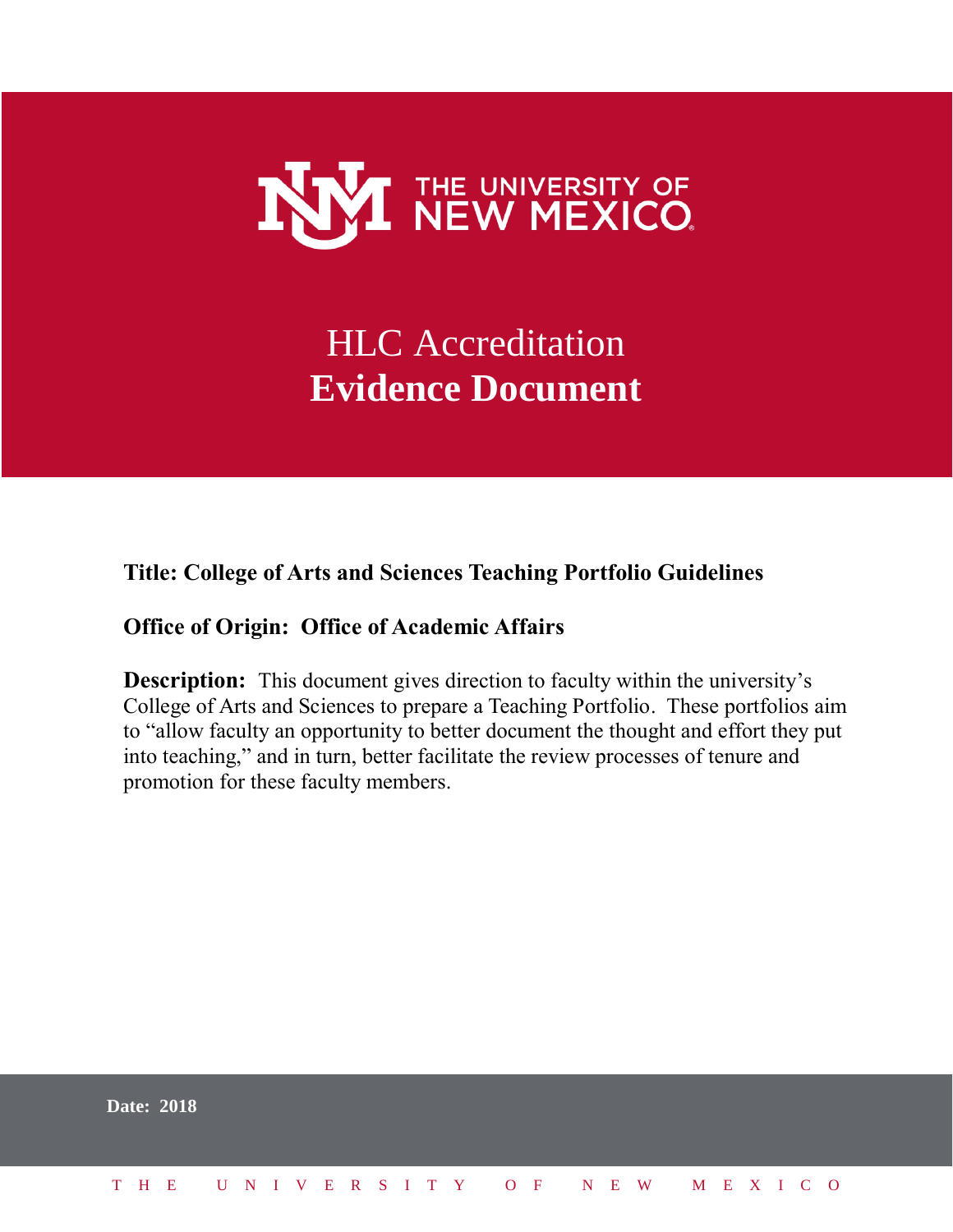## **Teaching Portfolios**

for tenure track faculty *and* lecturers in the College of Arts and Sciences at the University of New Mexico

When reviewing faculty for tenure and promotion, the College of Arts and Sciences follows the policies in the UNM Faculty Handbook. Section 1.2 states that faculty performance will be evaluated in four categories: Teaching, Scholarly Work, Service and Personal Characteristics. "In order to earn either tenure or promotion or both, faculty are required to be effective in all four areas. Excellence in either teaching or scholarly work constitutes the chief basis for tenure and promotion." Note that "effective teaching is one of the primary qualifications for promotion and tenure."

To allow faculty an opportunity to better document the thought and effort they put into teaching, to help guide mentoring of new faculty, and to provide materials for the required annual reviews of faculty, all tenure track faculty (hired in Fall 2012 or later) and lecturers in the College of Arts and Sciences will be asked to maintain a teaching portfolio.

## **Portfolio Guidelines**

#### General questions:

- 1. Why are we asking you to develop a teaching portfolio (i.e., is UNM becoming a primarily teaching institution)?
	- a. The purpose of a teaching portfolio is to allow you to document the thought and effort you put into teaching.
	- b. Documenting this process allows you time to reflect on your teaching.
	- c. Documenting this process creates an opportunity for more meaningful evaluation of teaching.
	- d. We are not asking that you teach more, we are asking that you document the thought and creativity that you put into teaching.
- 2. What are the components of a teaching portfolio (i.e., is this going to take a lot of time)?
	- a. Practices at other research universities suggest that developing a teaching portfolio takes a few hours a year. Once started, keeping the portfolio current is easier than updating it after several years.
	- b. The teaching portfolio will include your philosophy of teaching, materials for a few courses that illustrate how you have developed courses and what you think did and did not work, assessment of student learning goals and your reflection on progress toward those goals. It will also include summaries of peer evaluation of teaching, summaries of student evaluation of teaching, and your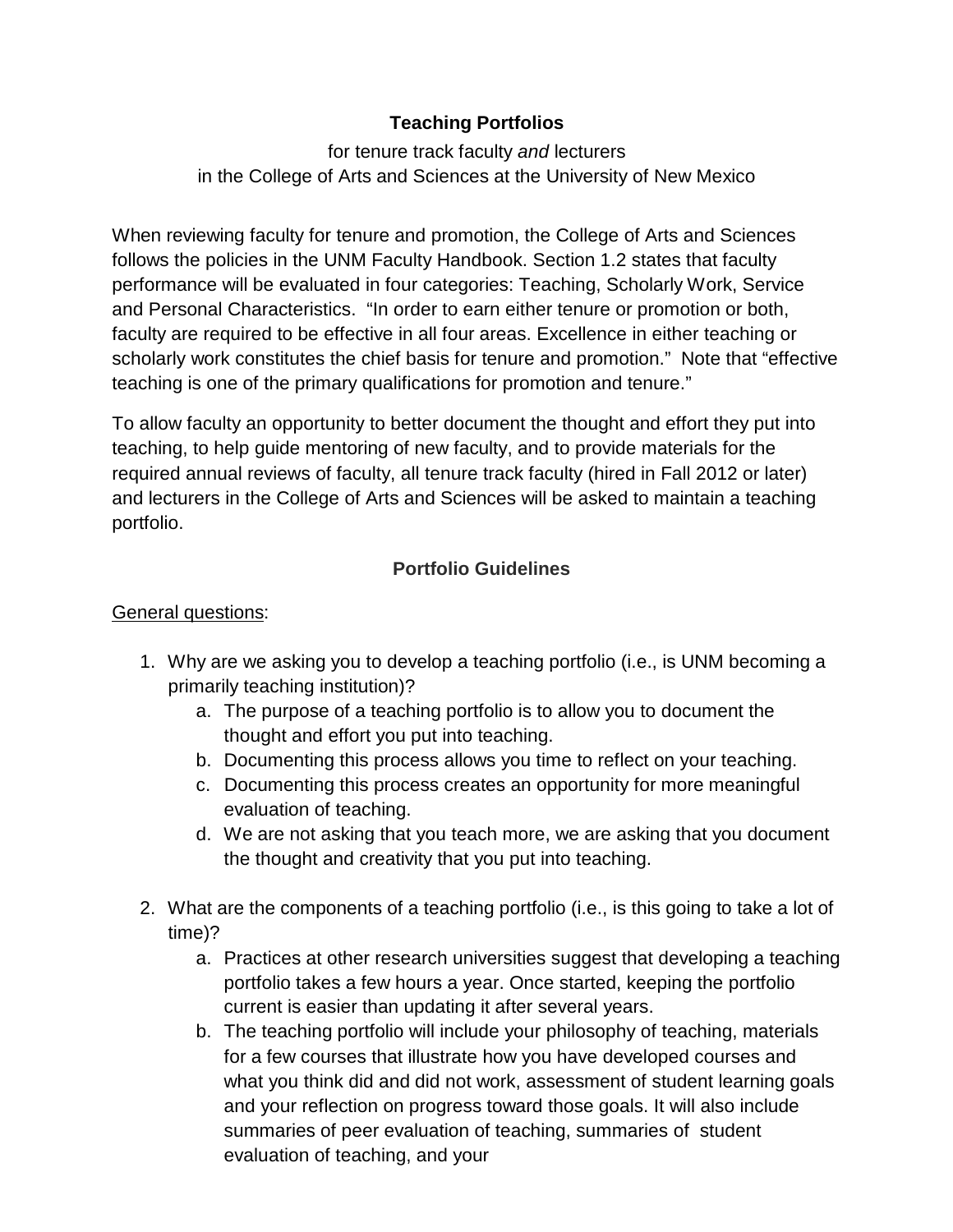reflections on what you have learned and how your teaching has changed due to that feedback.

- c. Lists of courses, evaluations, funding, etc. will be included as tables or supplements.
- d. The text of the portfolio should be reflective. What are you trying to accomplish with your teaching, what kinds of feedback have you used to discover whether you are meeting those goals and how have you changed your teaching in response to assessment of student learning or evaluation from peers or students.
- 3. How will the teaching portfolio be used?
	- a. Please use this record to reflect on your development as a teacher.
	- b. Departments, the College and the University will use this as a more complete way to evaluate your teaching. Documentation of the thought and effort you put into teaching will allow better use of information about teaching in your evaluation. We are developing rubrics that standardize evaluations of these portfolios.

#### The elements of your teaching portfolio

The text should be 5-10 pages, with tables, evaluations, syllabi, etc. added as appendices to the portfolio. This should be a reflective document, not just a list of courses you have taught.

- 1. Statement of teaching philosophy. What are you trying to accomplish in your teaching? What methods do you use to accomplish your goals? How will you know if you have succeeded?
- 2. Summary of your teaching effort
	- a. What is your typical course load during an academic year? What courses do you teach, how many students are in the courses you teach, what level are these students (freshmen, sophomores, etc.)?
	- b. Which courses are new for you or for your department?
	- c. What informal teaching have you done?
	- d. Do you participate in service activities related to teaching?
	- e. Do you participate in funded student training programs (for example the NIH funded IMSD program)?
	- f. Have you participated in any mentoring or coaching programs?
	- g. Have you participated in workshops or other professional development that were intended to enhance your teaching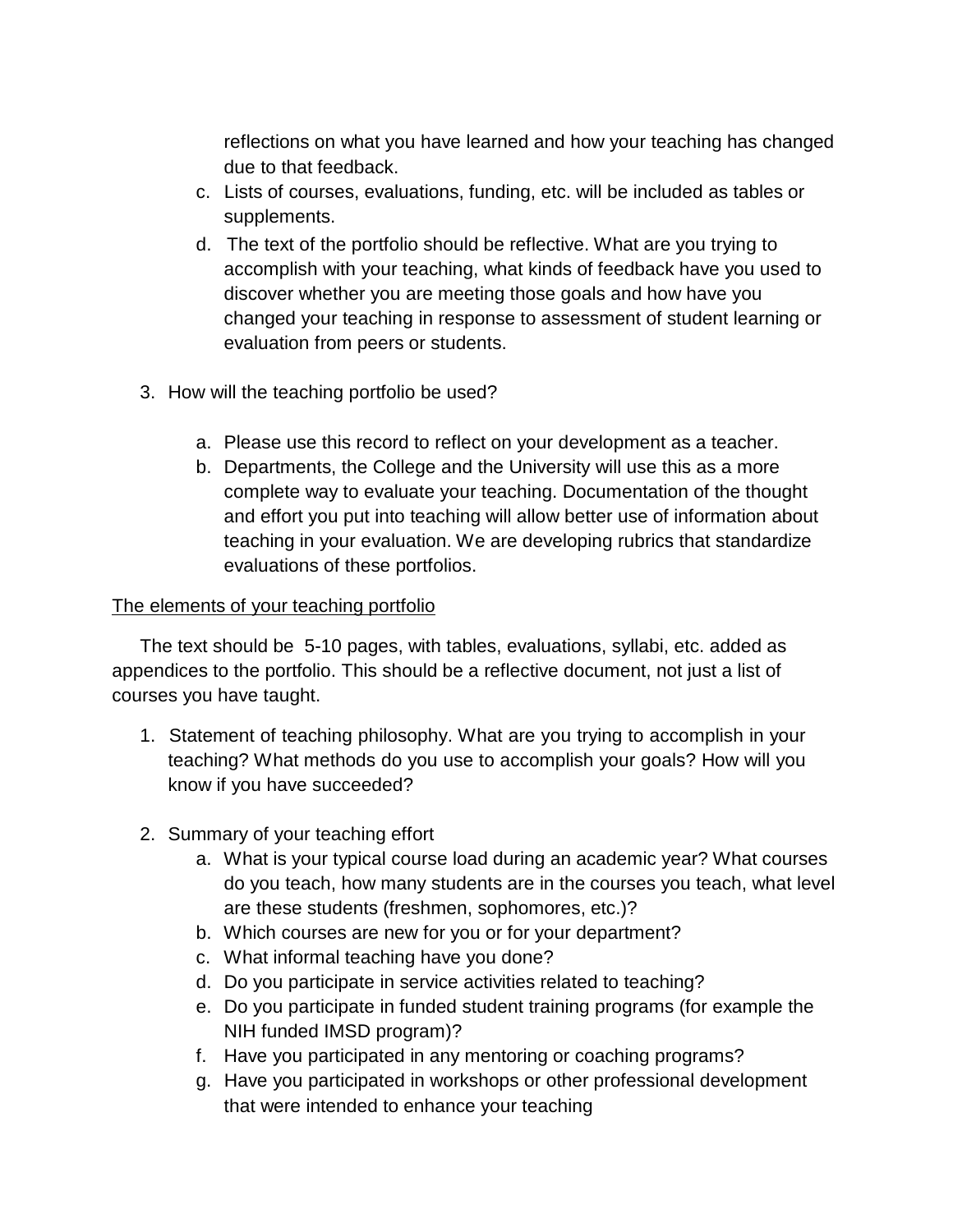3. Documentation of course development. Include complete information for at least one course. Information for more courses, up to three, is desirable if you have taught several courses or courses at different levels.

Give a brief explanation of the reasons behind your choices of each course component. Lengthy course components such as the syllabus itself may be appended to the portfolio.

For the portfolio text please explain your pedagogical choices. Course components may include:

- a. Syllabus is this a standard syllabus for the discipline or your department? Did you add topics to reflect new developments in the field?
- b. How does your course fit into the curriculum for your department, your college or the university?
- c. Assignments these might include quizzes, papers, group work, service components, etc. Why did you choose to include these types of assignments? E.g., students are required to prepare an annotated bibliography so that they begin to read the primary literature. Describe the assignments in the portfolio. Include the examples as appendices.
- d. What components of your course did you think would increase student engagement? E.g., I used clicker questions that asked students to hypothesize about the results of experiments such that the students had to produce the possible responses.
- e. What were your learning goals for this course and how did you know whether students met those goals?
- f. What were the major barriers to achieving your goals? E.g., the room was poorly configured; the students were less prepared than I expected; I could not afford to buy necessary equipment.
- g. The next time you teach this course, what do you plan to change? Why?
- h. If you have taught this course before, did you change anything? If so, why? Did the change improve student engagement or learning?
- 4. Peer evaluation of teaching append at least three letters from faculty members who have observed your teaching. If your department does not assign you a mentor, ask colleagues or CTE staff to observe your course. Then, write a paragraph about any changes you will make in your teaching as a result of that evaluation. Reflection on what you have learned from these evaluations is an important component of the portfolio. (NOTE: if submitting a Teaching Portfolio for Retention/Promotion/Tenure review, these peer evaluations will be included separately in the dossier.)
- 5. Student evaluation of teaching include a summary of student evaluations of the course(s) described above, a few representative student comments, and other letters from students if you like. This section should be representative, not exhaustive. Include a paragraph interpreting and reflecting on these evaluations of your teaching. Will this change the way you teach the course?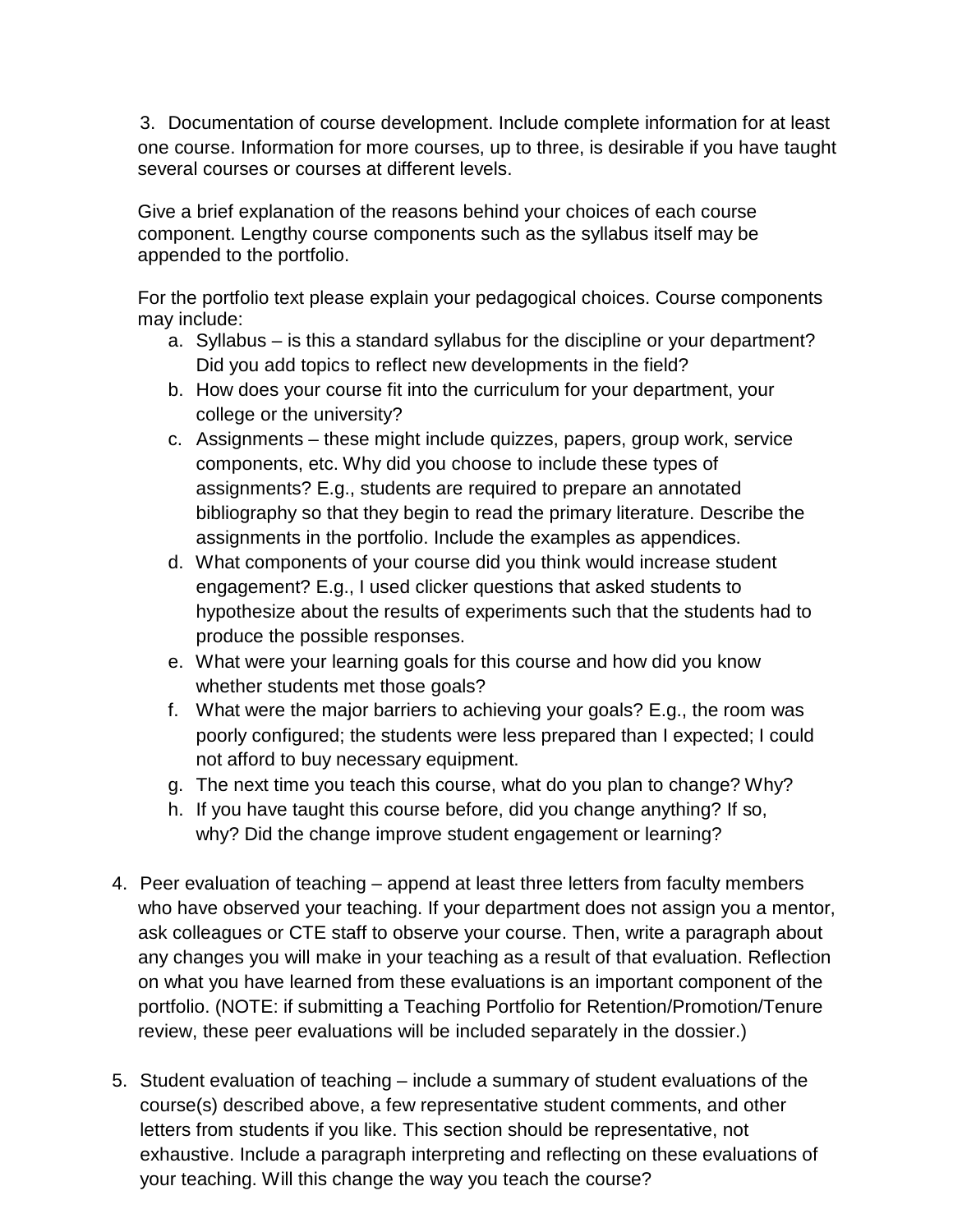- 6. Describe how your scholarship and teaching interact. (This section may not be applicable to lecturers.)
- 7. If you have graduate students, describe how you mentor graduate students, what you have learned about mentoring graduate students and the outcomes for these students. (This section may not be applicable to lecturers.)
- 8. Any other teaching activities that are important to a representation of the work you do in teaching.

#### How will we evaluate teaching portfolios?

Each department will be asked to develop a rubric to evaluate excellence in teaching. The rubric below is a draft from which departments will be asked to create specifics for their programs.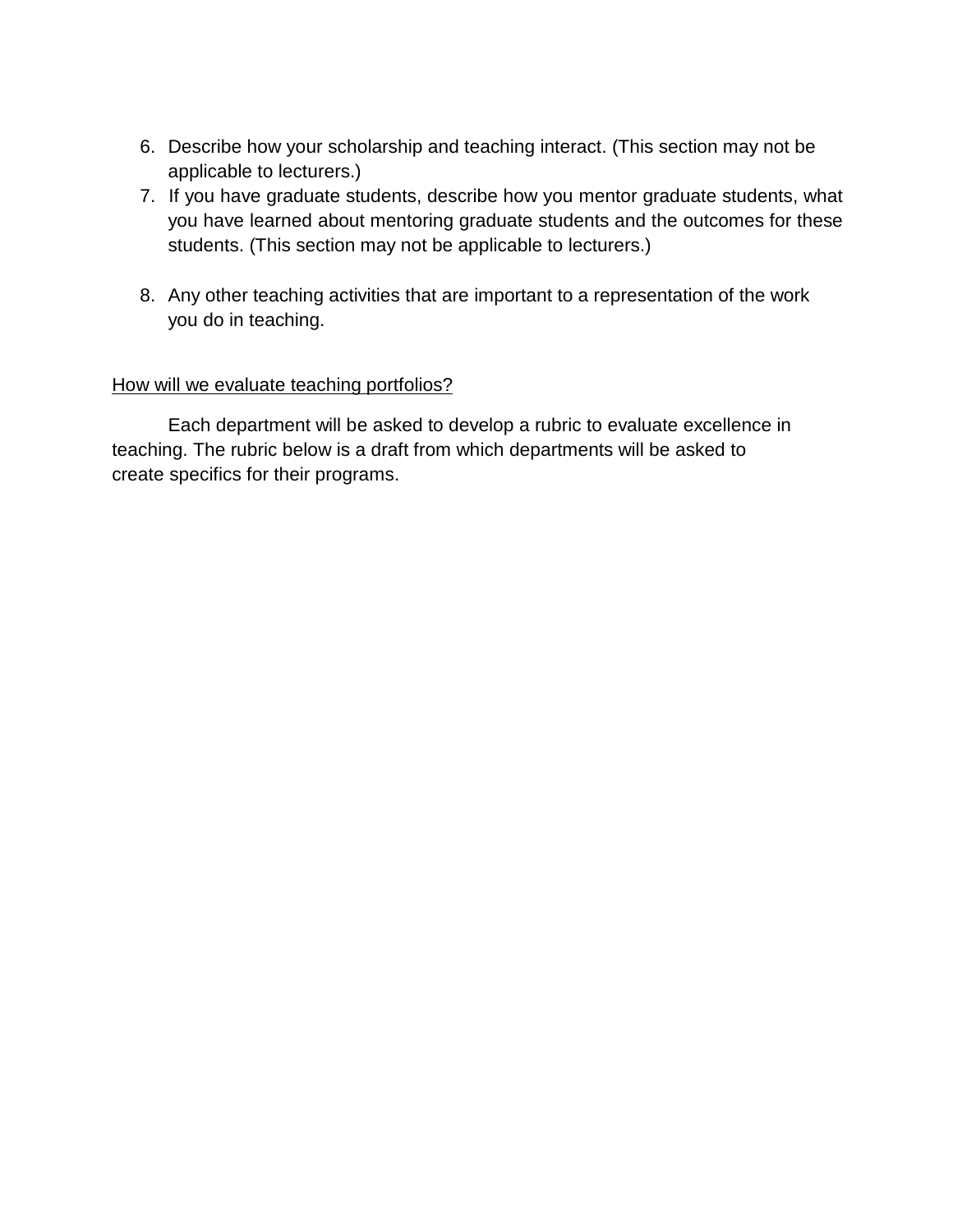### **Teaching portfolio rubric - Draft**

*Note:* Criteria may be customized for each department.

| Improvement required to                                                                                                                                                                                    | Meets expectations as an effective                                                                                                                                                                                                       | Meets criteria for teaching                                                                                                                                                                                                                                                                                                                                                                                                                                          |  |  |  |  |  |  |  |  |  |
|------------------------------------------------------------------------------------------------------------------------------------------------------------------------------------------------------------|------------------------------------------------------------------------------------------------------------------------------------------------------------------------------------------------------------------------------------------|----------------------------------------------------------------------------------------------------------------------------------------------------------------------------------------------------------------------------------------------------------------------------------------------------------------------------------------------------------------------------------------------------------------------------------------------------------------------|--|--|--|--|--|--|--|--|--|
| meet expectations                                                                                                                                                                                          | teacher                                                                                                                                                                                                                                  | excellence                                                                                                                                                                                                                                                                                                                                                                                                                                                           |  |  |  |  |  |  |  |  |  |
| CA1. Strong content knowledge                                                                                                                                                                              |                                                                                                                                                                                                                                          |                                                                                                                                                                                                                                                                                                                                                                                                                                                                      |  |  |  |  |  |  |  |  |  |
| No evidence that<br>❏<br>content has changed<br>commensurate with<br>changes in the discipline.<br>□<br>Peer reviewers express<br>concern about content<br>knowledge                                       | Provides evidence that content has<br>❏<br>been updated if the course has<br>been taught over several years.<br>$\Box$<br>Peer reviewers express confidence<br>in content knowledge [peer<br>reviews may be independent of<br>portfolio] | Explains sources of content<br>❏<br>knowledge for courses, as<br>described in syllabi<br>❏<br>Peer reviewers express confidence<br>in content knowledge [peer<br>reviews may be independent of<br>portfolio]<br>❏<br>Explains and shows evidence of<br>inquiry into how students master<br>content knowledge                                                                                                                                                         |  |  |  |  |  |  |  |  |  |
| CA2. Growing knowledge of teaching/learning practice                                                                                                                                                       |                                                                                                                                                                                                                                          |                                                                                                                                                                                                                                                                                                                                                                                                                                                                      |  |  |  |  |  |  |  |  |  |
| $\Box$<br>Attended no teaching-<br>professional<br>development activities<br>(e.g., CTE, NMEL,<br>professional<br>organization.                                                                            | Attended at least one teaching-<br>$\Box$<br>professional development activity<br>(e.g., CTE, NMEL, professional<br>organization) and shows evidence<br>for incorporating learned ideas into<br>instruction                              | $\Box$<br>Attended two or more teaching-<br>professional development activities<br>(e.g., CTE, NMEL, professional<br>organization) and shows evidence<br>for incorporating learned ideas into<br>instruction<br>❏<br>Facilitated a teaching-professional<br>development event for other<br>faculty/TAs<br>❏<br>Published at least one paper on<br>teaching in their discipline<br>❏<br>Awarded at least one grant to<br>improve teaching or training of<br>students. |  |  |  |  |  |  |  |  |  |
| CA3. Adapting/revising to needs of learners                                                                                                                                                                |                                                                                                                                                                                                                                          |                                                                                                                                                                                                                                                                                                                                                                                                                                                                      |  |  |  |  |  |  |  |  |  |
| ❏<br>Shows no evidence for<br>changing instruction<br>based on comments<br>from students and/or<br>observations of student<br>learning challenges                                                          | Explains and shows evidence for<br>$\Box$<br>changing instruction based on<br>comments from students and/or<br>observations of student learning<br>challenges                                                                            | $\Box$<br>Explains and shows evidence for<br>changing instruction based on<br>multiple inputs from students and<br>observations of student learning<br>challenges (e.g., SGID, surveys,<br>classroom assessment techniques;<br>frequent formative assessment)                                                                                                                                                                                                        |  |  |  |  |  |  |  |  |  |
| CA4. Engage students to learn in the real/virtual classroom                                                                                                                                                |                                                                                                                                                                                                                                          |                                                                                                                                                                                                                                                                                                                                                                                                                                                                      |  |  |  |  |  |  |  |  |  |
| Shows no evidence for<br>⊔<br>using interactive<br>engagement strategies<br>to promote student<br>learning (e.g.,<br>discussion, group/team<br>learning experiences,<br>peer instruction with<br>clickers) | $\Box$<br>Explains and shows evidence for<br>using interactive engagement<br>strategies to promote student<br>learning (e.g., discussion,<br>group/team learning experiences,<br>peer instruction with clickers)                         | $\Box$<br>Explains and shows evidence for<br>using and assessing the impact of<br>multiple interactive engagement<br>strategies to promote student<br>learning (e.g., discussion,<br>group/team learning experiences,<br>peer instruction with clickers)                                                                                                                                                                                                             |  |  |  |  |  |  |  |  |  |